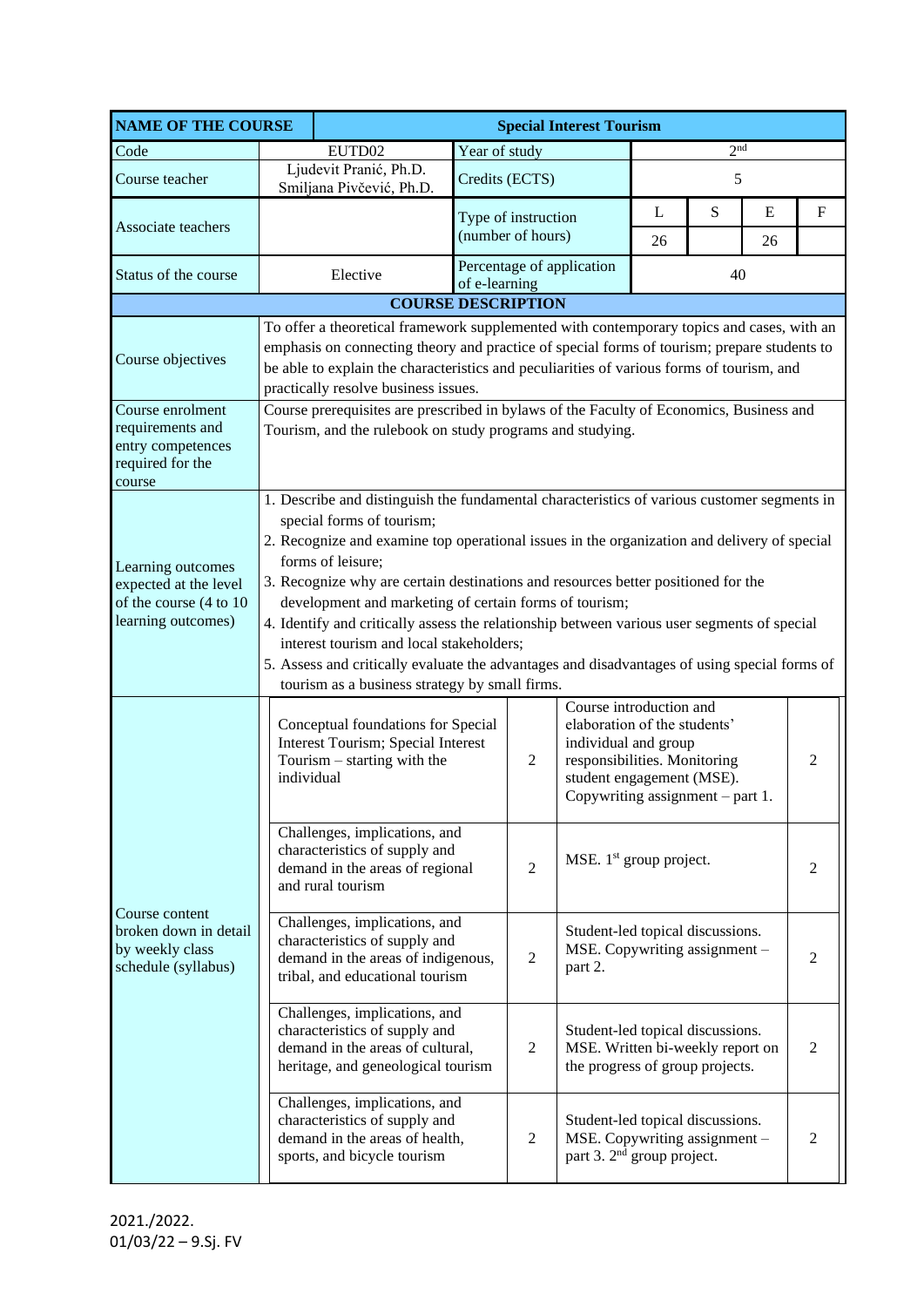|                                              | Challenges, implications, and<br>characteristics of supply and<br>demand in the area of<br>enogastronomic tourism                                                                                                                                                                                         |   |               |                | $\overline{2}$ | Student-led topical discussions.<br>MSE. Written bi-weekly report on<br>the progress of group projects. | 2                                                                                                                                                                                                                                                                                 |     |  |  |
|----------------------------------------------|-----------------------------------------------------------------------------------------------------------------------------------------------------------------------------------------------------------------------------------------------------------------------------------------------------------|---|---------------|----------------|----------------|---------------------------------------------------------------------------------------------------------|-----------------------------------------------------------------------------------------------------------------------------------------------------------------------------------------------------------------------------------------------------------------------------------|-----|--|--|
|                                              | Challenges, implications, and<br>characteristics of supply and<br>demand in the areas of cruise and<br>transport tourism                                                                                                                                                                                  |   |               |                | $\mathbf{2}$   | Student-led topical discussions.<br><b>MSE</b>                                                          | 2                                                                                                                                                                                                                                                                                 |     |  |  |
|                                              | Challenges, implications, and<br>characteristics of supply and<br>demand in the areas of<br>photographic and geo tourism                                                                                                                                                                                  |   |               |                | $\overline{2}$ | Student-led topical discussions.<br>MSE. Written bi-weekly report on<br>the progress of group projects. | 2                                                                                                                                                                                                                                                                                 |     |  |  |
|                                              | Challenges, implications, and<br>characteristics of supply and<br>demand in the area of youth<br>tourism                                                                                                                                                                                                  |   |               |                | $\mathfrak{2}$ | Student-led topical discussions.<br>MSE. 3 <sup>rd</sup> group project.                                 | 2                                                                                                                                                                                                                                                                                 |     |  |  |
|                                              | Challenges, implications, and<br>characteristics of supply and<br>demand in the areas of adventure<br>and hunting tourism                                                                                                                                                                                 |   |               |                | 2              | Student-led topical discussions.<br>MSE. Written bi-weekly report on<br>the progress of group projects. |                                                                                                                                                                                                                                                                                   |     |  |  |
|                                              | Challenges, implications, and<br>characteristics of supply and<br>demand in the areas of dark,<br>mystery, and thriller tourism                                                                                                                                                                           |   |               |                | 2              | Student-led topical discussions.<br>MSE.                                                                |                                                                                                                                                                                                                                                                                   |     |  |  |
|                                              | Challenges, implications, and<br>characteristics of supply and<br>Presentation and discussion of<br>2<br>demand in the area of film tourism<br>group projects. MSE.                                                                                                                                       |   |               | 2              |                |                                                                                                         |                                                                                                                                                                                                                                                                                   |     |  |  |
|                                              | The future of Special Interest<br>Tourism                                                                                                                                                                                                                                                                 |   |               | $\mathfrak{2}$ |                |                                                                                                         | Presentation and discussion of<br>group projects. MSE.                                                                                                                                                                                                                            | 2   |  |  |
| Format of instruction                        | $\boxtimes$ lectures<br>$\boxtimes$ individual assignments<br>X seminars and workshops<br>$\boxtimes$ multimedia<br><b>E</b> exercises<br>$\Box$ laboratory<br>$\Box$ on line in entirety<br>$\boxtimes$ work with mentor<br>$\boxtimes$ partial e-learning<br>$\boxtimes$ guest speakers<br>⊠ field work |   |               |                |                |                                                                                                         |                                                                                                                                                                                                                                                                                   |     |  |  |
| Student<br>responsibilities                  | In order to qualify for a passing grade, each student must attend at least 70% of classes,<br>successfully complete a topical discussion, an individual copywriting assignment, group<br>project with PPT presentation, and submit all bi-weekly reports on the progress of their<br>projects.            |   |               |                |                |                                                                                                         |                                                                                                                                                                                                                                                                                   |     |  |  |
| Screening student<br>work (name the          | Class<br>attendance                                                                                                                                                                                                                                                                                       | 1 | Research      |                |                | 0,5                                                                                                     | Practical training                                                                                                                                                                                                                                                                |     |  |  |
| proportion of ECTS<br>credits for each       | Experimental<br>work                                                                                                                                                                                                                                                                                      |   | Report        |                |                | 0,5                                                                                                     | Practical<br>assignments                                                                                                                                                                                                                                                          | 0,5 |  |  |
| activity so that the<br>total number of ECTS | Essay                                                                                                                                                                                                                                                                                                     |   | Seminar essay |                |                | 0,5                                                                                                     |                                                                                                                                                                                                                                                                                   |     |  |  |
| credits is equal to the                      | <b>Tests</b>                                                                                                                                                                                                                                                                                              |   | Oral exam     |                |                |                                                                                                         |                                                                                                                                                                                                                                                                                   |     |  |  |
| ECTS value of the<br>course)                 | Written exam                                                                                                                                                                                                                                                                                              |   | Project       |                |                | $\mathbf{2}$                                                                                            |                                                                                                                                                                                                                                                                                   |     |  |  |
| Grading and<br>evaluating student            |                                                                                                                                                                                                                                                                                                           |   |               |                |                |                                                                                                         | The final course grade is comprised of an in-class or online student-led topical discussion<br>(30%), an individual copywriting assignment (20%), group projects with a PPT presentation<br>and bi-weekly progress reports (30%), and a student's in-class or online engagement / |     |  |  |